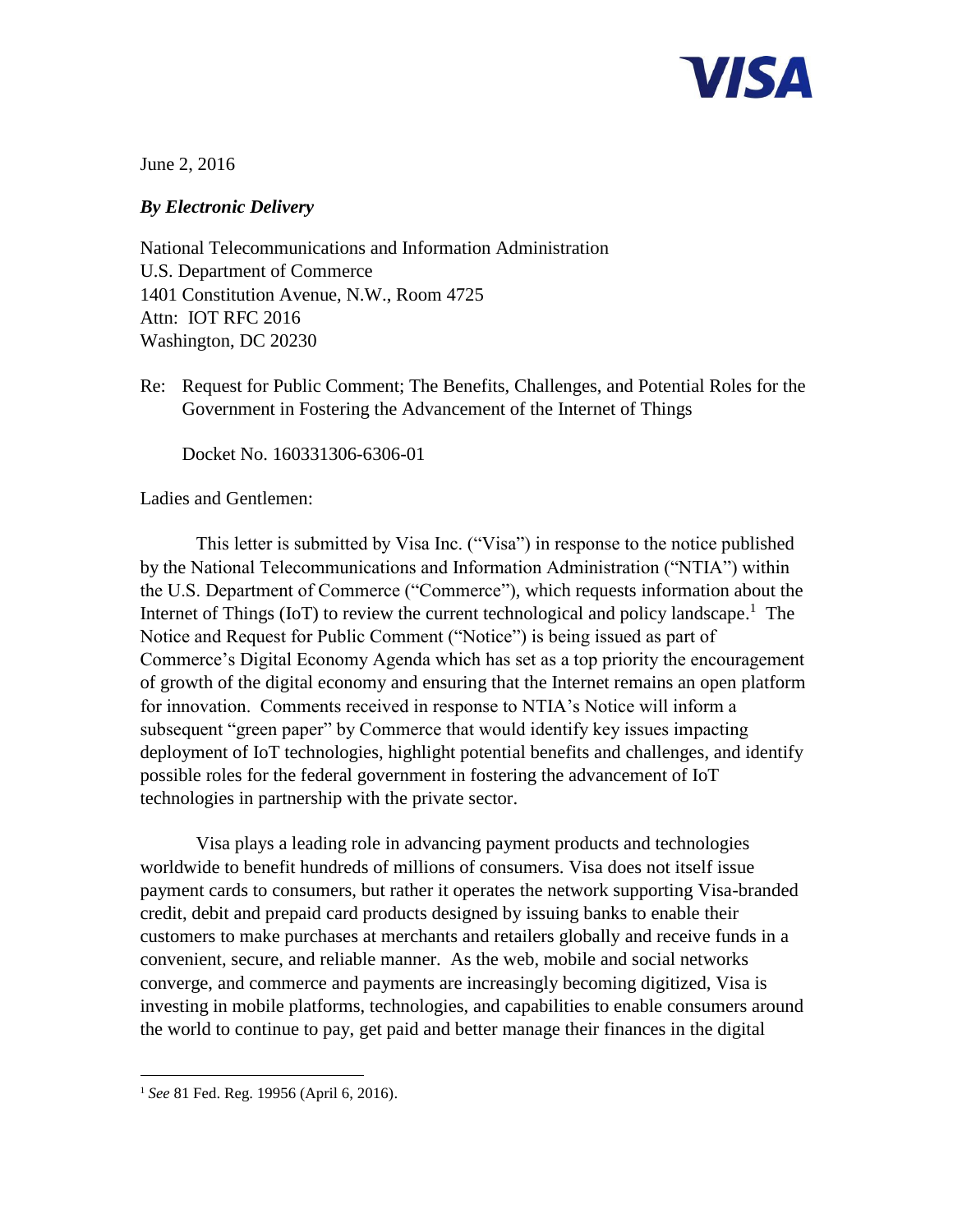$\overline{a}$ 

environment, with the same convenience, security, reliability and global acceptance that Visa has achieved in the physical world. At the same time, we are also extending our network to allow a growing ecosystem of financial institutions, device manufacturers, technology companies, application developers, and mobile network operators to create new, secure and innovative commerce experiences.

## How Visa fits into the Internet of Things movement

Connected devices are changing everything we know about shopping and paying – with the web and mobile payments as just the beginning. This next phase of payments is being driven in large part by mobile technology, and new flexible and open payment technologies that enable the creation of innovative, new ways to pay. Consumer behavior is also driving this phase, as consumers embrace mobile technology in order to pay, be paid, and manage their finances.

According to Cisco, the number of IoT enabled devices is expected to reach 50 billion by 2020,<sup>2</sup> providing a huge opportunity for secure payments to be a feature in just about any form factor and anywhere there is an Internet connection. In many regards, connected commerce is already happening today, with the launches of mobile wallets, such as Samsung Pay, Android Pay and others, facilitating the growth of mobile proximity payments using Near Field Communication (NFC) technology and tokenization and the introduction of online ecommerce solutions such as Visa Checkout, that enable consumers to make purchases quickly and easily from their smartphone, tablet, laptop, and PC. Visa has been preparing for this future by developing and providing stakeholders across the payments ecosystem the tools and services they need to foster innovation and allow great ideas to become new ways to pay in a safe and secure manner.

At the heart of enabling payment functionality for IoT devices is tokenization, which Visa has introduced through the Visa Token Service, an innovative security technology that allows for the proliferation of secure mobile and digital payments anywhere there is an Internet connection. Tokenization replaces the traditional payment card account number with a unique digital token, which can be domain restricted for transactions with a specific device, merchant, or transaction type, for example to ensure that a tokenized account credential embedded in a smart appliance is tied to that particular device and cannot be used to authorize ecommerce transactions. In addition, in the event an IoT device with an embedded token is lost, stolen, or compromised, Visa Token Service enables the cardholder's underlying payment card account number to remain secure, thereby eliminating the need to reissue the card. Through Visa Token

<sup>2</sup> Dave Evans, Cisco, *The Internet of Things: How the Next Evolution of the Internet is Changing Everything* 3 (April 2011), *available at* [http://www.cisco.com/web/about/ac79/docs/innov/IoT\\_IBSG\\_0411FINAL.pdf](http://www.cisco.com/web/about/ac79/docs/innov/IoT_IBSG_0411FINAL.pdf).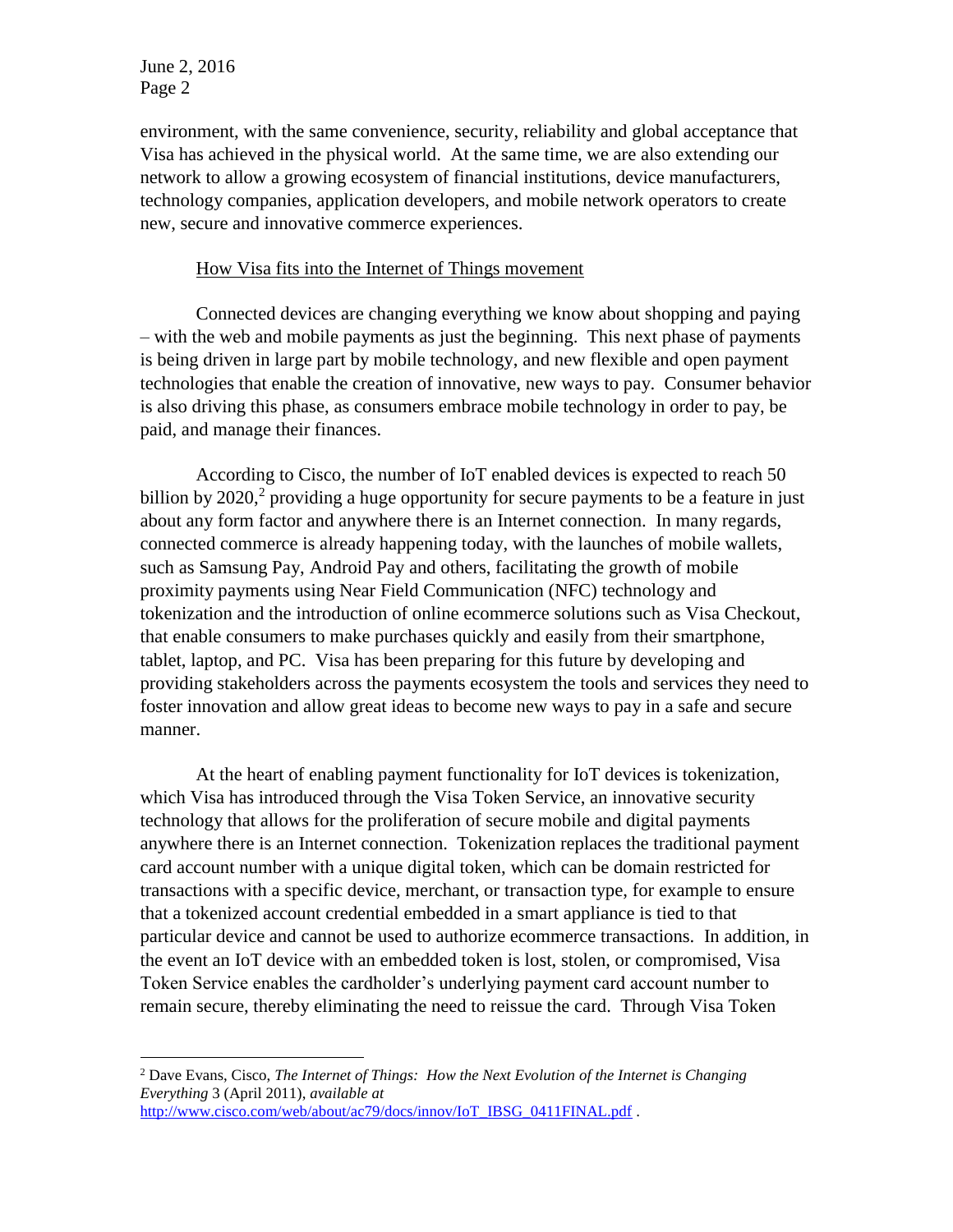Service's lifecycle management services, tokens can also be updated if the cardholder's underlying account is lost, expired or compromised.

Access to Visa Token Service and other Visa payment capabilities has been significantly expanded through the launch of the Visa Developer platform which provides developers open access to Visa technology, products and services. With the Visa Developer platform, VisaNet, our global payments network, is being transformed into an accessible platform for payments and commerce to provide developers at merchants, financial institutions, technology companies and startups self-serve access to Visa technologies, products and services for development and testing purposes through simple application program interfaces (APIs) and software development kits (SDKs). Examples of the payment products and capabilities currently available through the platform for test and development include tokenization account holder identification and verification; account validation; person to person payments; real-time and location-based services (e.g., alerts, merchant geolocation and transaction controls); and secure and convenient payment services for online and in-store purchases through Visa Checkout. Providing direct and easy access to Visa technology, products and services through the Visa Developer platform also allows developers to test and integrate multiple Visa APIs into their applications and ensure that their solutions are interoperable with other industry standards APIs and technology platforms commonly used by developers today.

To accelerate the creation of new digital commerce experiences in connected environments, Visa also recently announced the Visa Ready Program for IoT which is intended to enable device manufacturers who want to add payment capabilities to their IoT products and services to launch their solution in market more quickly. Eligible devices in the program could include wearables, automobiles, appliances, public transportation services, clothing and almost any other connected devices. Devices under the Visa Ready Program for IoT will be subject to Visa Ready certification, which helps to ensure that all approved devices meet Visa and EMVCo security and performance guidelines. The Visa Ready certification will provide innovators a path to ensure that their devices, software and solutions can initiate and accept Visa payments with ease and speed. The Visa Ready Program for IoT also provides participants streamlined access to the Visa Token Service and allows a new category of entities to become approved Visa token requestors and request tokens on behalf of their device manufacturer partners.

#### Benefits and opportunities from the Internet of Things

According to some accounts, IoT could have a potential economic impact of \$3.9 trillion to \$11 trillion a year by  $2025<sup>3</sup>$  However, for companies to realize this economic opportunity, policy makers must make sure that they adopt policies and standards that

 $\overline{a}$ <sup>3</sup> McKinsey, *The Internet of Things: Mapping the Value Beyond the Hype* 36 (June 2015), *available at* [http://www.mckinsey.com/business-functions/business-technology/our-insights/the-internet-of-things-the](http://www.mckinsey.com/business-functions/business-technology/our-insights/the-internet-of-things-the-value-of-digitizing-the-physical-world)[value-of-digitizing-the-physical-world.](http://www.mckinsey.com/business-functions/business-technology/our-insights/the-internet-of-things-the-value-of-digitizing-the-physical-world)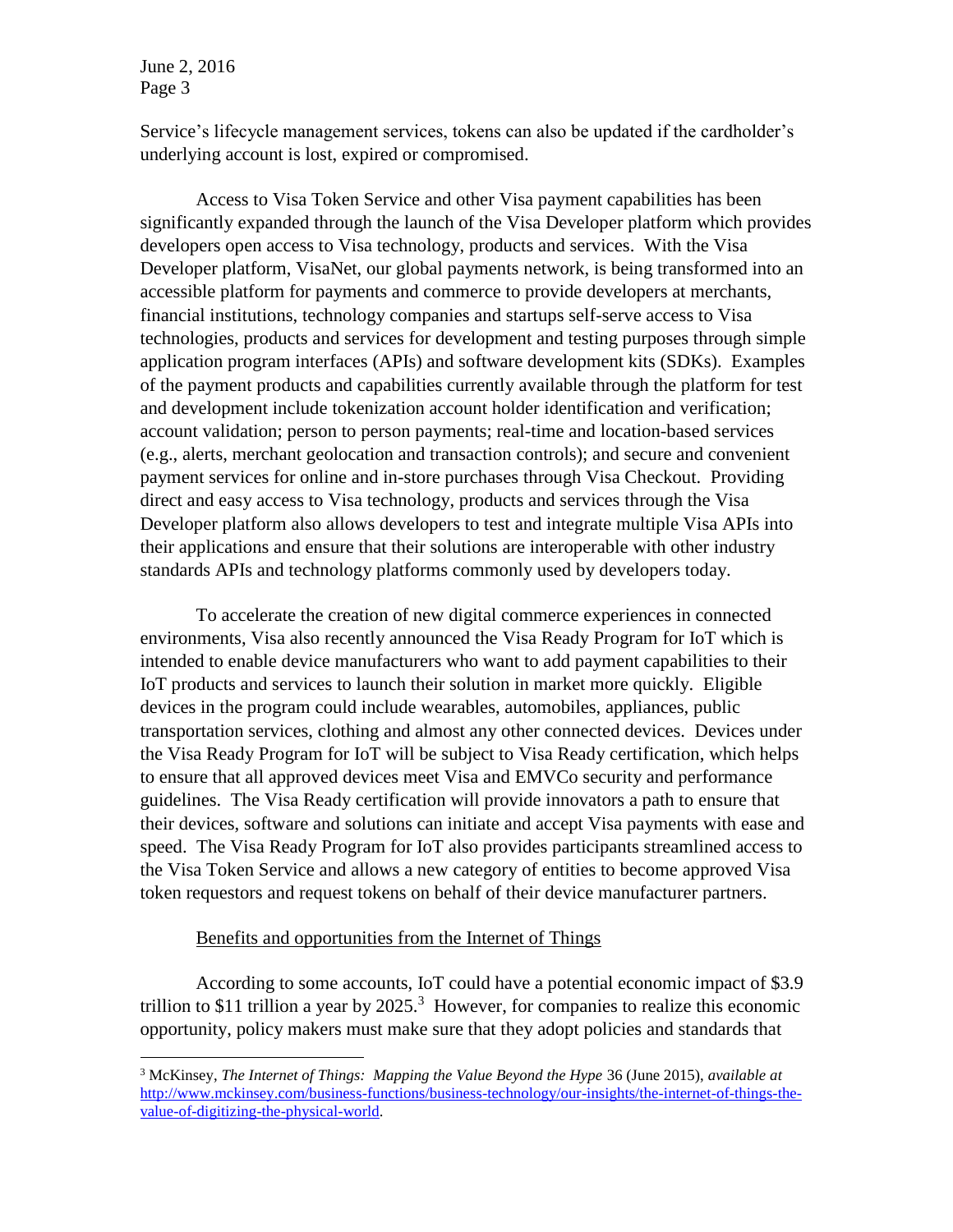promote innovation, are built around transparency and consumer control, and that do not unduly restrict the ability of companies to deliver solutions that can meet consumer needs and expectations. Visa therefore welcomes Commerce's thoughtful approach to first lead a multistakeholder inquiry into the IoT to seek input on the key issues that policy makers should consider and the appropriate role for the government to foster the advancement of IoT technologies in partnership with the private sector, before issuing specific policy recommendations.

For the payments industry, the potential benefits and opportunities of IoT are several. As payments shift from plastic to digital, the way consumers shop and pay is being transformed from online to mobile to connected device enabling consumers to pay anywhere, on any device, and with any payment account they choose in a secure commerce environment. We envision a future where consumers can seamlessly make many of their everyday purchases not just in store, online at home or at work, or on their mobile devices, but anywhere there is an Internet connection, including their car. Over the past year, Visa has continued to test and evolve the possibilities of in-car payments, including showing how to simplify the process of leasing or buying a car, or even managing services like auto insurance or road tolls, directly from the driver's seat. These "test-and-learn" projects are intended to deliver learnings that will be required to build commercial solutions. Thus, as Visa continues to collaborate and co-innovate, payments stakeholders can utilize these learnings as well as their own to bring secure and convenient payments to a broader number of devices and services. For their part, merchants can similarly take advantage of IoT technologies not just to drive additional sales but also potentially to deliver new offers and rewards to their customers in more environments.

For consumers, in addition to enabling the convenience of being able to pay anywhere and on any device in a secure environment, tokenization technologies can allow their continued access to secure payment instruments with lifecycle management services that can update the tokenized payment credential in case the cardholder's underlying account number is lost, expired, or compromised. Payment credentials are also more secure as domain restrictions on the tokenized payment credential can prevent compromised payment information from being used in a new payment environment. And, IoT technologies can provide a powerful tool for financial inclusion that could provide the underserved an on-ramp into the financial system based around a prepaid platform and access to low-cost electronic forms of financial instruments through everyday devices.

#### Potential challenges presented by the Internet of Things

As the Internet of Things expands, there is the potential for new payment security vulnerabilities from more connected devices. Just as in the physical point-of-sale (POS) environment, securing electronic payments and fighting fraud must remain a top priority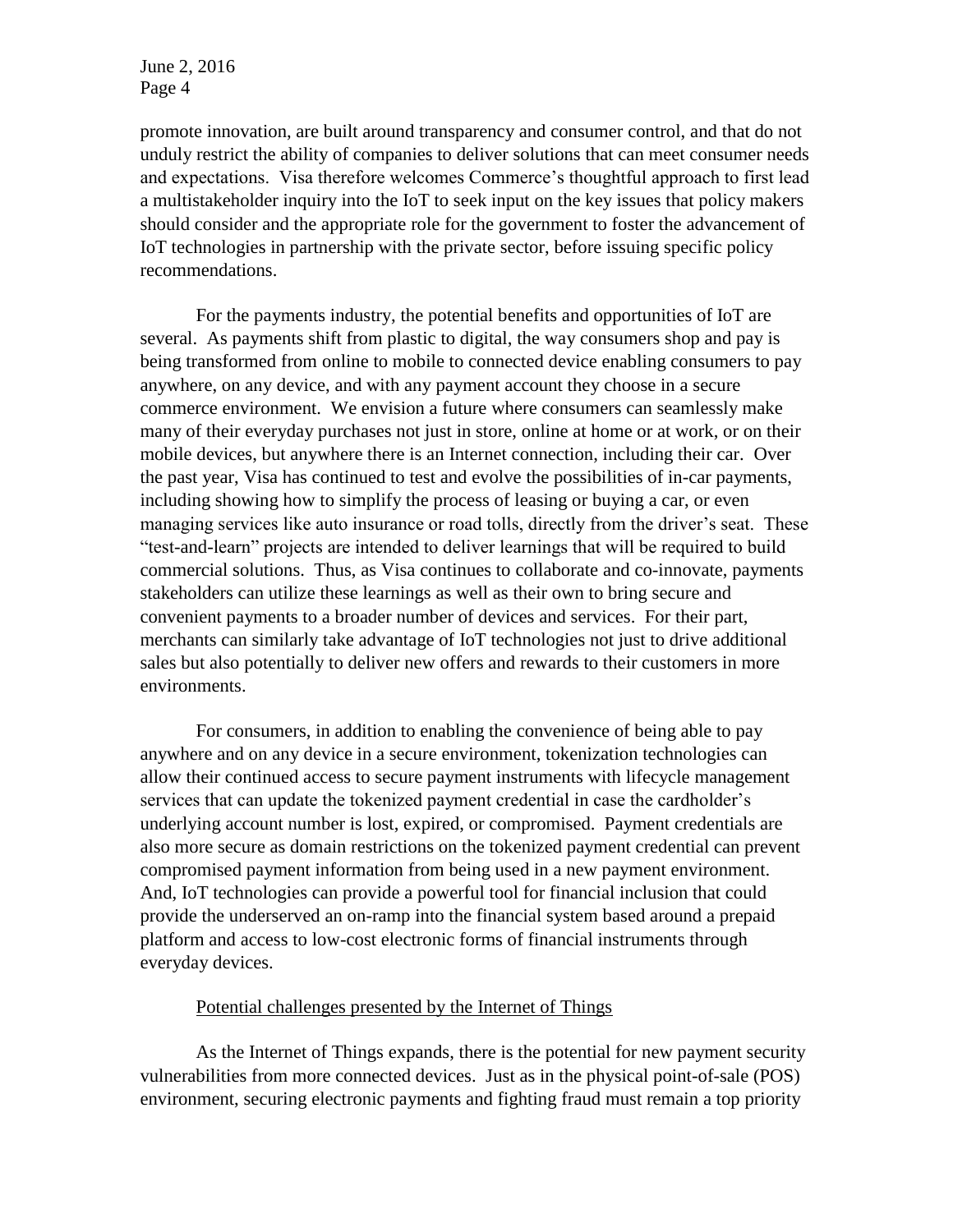$\overline{a}$ 

when developing IoT payments solutions to ensure that consumers can pay with confidence in a safe and secure manner while reducing the threat of sensitive personal account data being compromised regardless of the payment channel or device used.

A key principle to securing the payment system and protecting sensitive data is to limit the amount of data that must be protected, including by removing vulnerable payment data from the merchant environment altogether. To this end, digital wallets can provide consumers a simpler and safer way to pay online from their smartphone, tablet, laptop, or PC without exposing their underlying payment card account information to ecommerce merchants. In addition, tokenization technology enables traditional payment card account numbers to be replaced with a payment "token" in ecommerce and mobile commerce. In addition to removing sensitive account credentials from the payment environment, as noted above, tokens can also be restricted for use with a specific merchant, mobile device, transaction or category of transactions to further enhance cardholder security and confidence in mobile transactions. Although Visa Checkout and Visa Token Service are two important elements to securing commerce in the Internet of Things, these solutions are in addition to VisaNet's robust proprietary risk models which analyze millions of Visa transactions per second to mitigate fraud risks, as part of Visa's multi-layered approach to payment security.

The Federal Trade Commission (FTC) has further observed that the integration of connected devices into everyday life may introduce new privacy risks from the increased collection of personal information, habits, locations, and physical conditions over time, particularly if companies use this data inappropriately.<sup>4</sup> Such risks may have the potential of undermining consumer confidence in IoT and prevent more widespread adoption if not properly managed. In this regard, while some amount of transparency and controls for consumers using connected devices is likely appropriate, perhaps in accordance with the FTC's Fair Information Practice Principles, we would note that overly strict limits on the use of "big data" may lead to unintended consequences and impacts, including the reduction of robust fraud detection capabilities that may rely on the availability of such data.

To ensure IoT technologies are scalable globally and across devices, any technical standards for IoT must allow for flexible and interoperable solutions that can accommodate changing business requirements and consumer needs. To that end, voluntary, global, industry-led open standards (vs. domestic-only specifications) have historically worked well to drive innovation and broad adoption. As an example, EMVCo was created to develop and manage chip card specifications at a global level after domestic-driven chip specifications in the late 1990s had led to domestic designs that were not interoperable across geographic borders, posing challenges to both

<sup>4</sup> Federal Trade Commission, *Internet of Things: Privacy & Security in a Connected World* 14-18 (January 2015), *available at* [https://www.ftc.gov/system/files/documents/reports/federal-trade-commission-staff](https://www.ftc.gov/system/files/documents/reports/federal-trade-commission-staff-report-november-2013-workshop-entitled-internet-things-privacy/150127iotrpt.pdf)[report-november-2013-workshop-entitled-internet-things-privacy/150127iotrpt.pdf.](https://www.ftc.gov/system/files/documents/reports/federal-trade-commission-staff-report-november-2013-workshop-entitled-internet-things-privacy/150127iotrpt.pdf)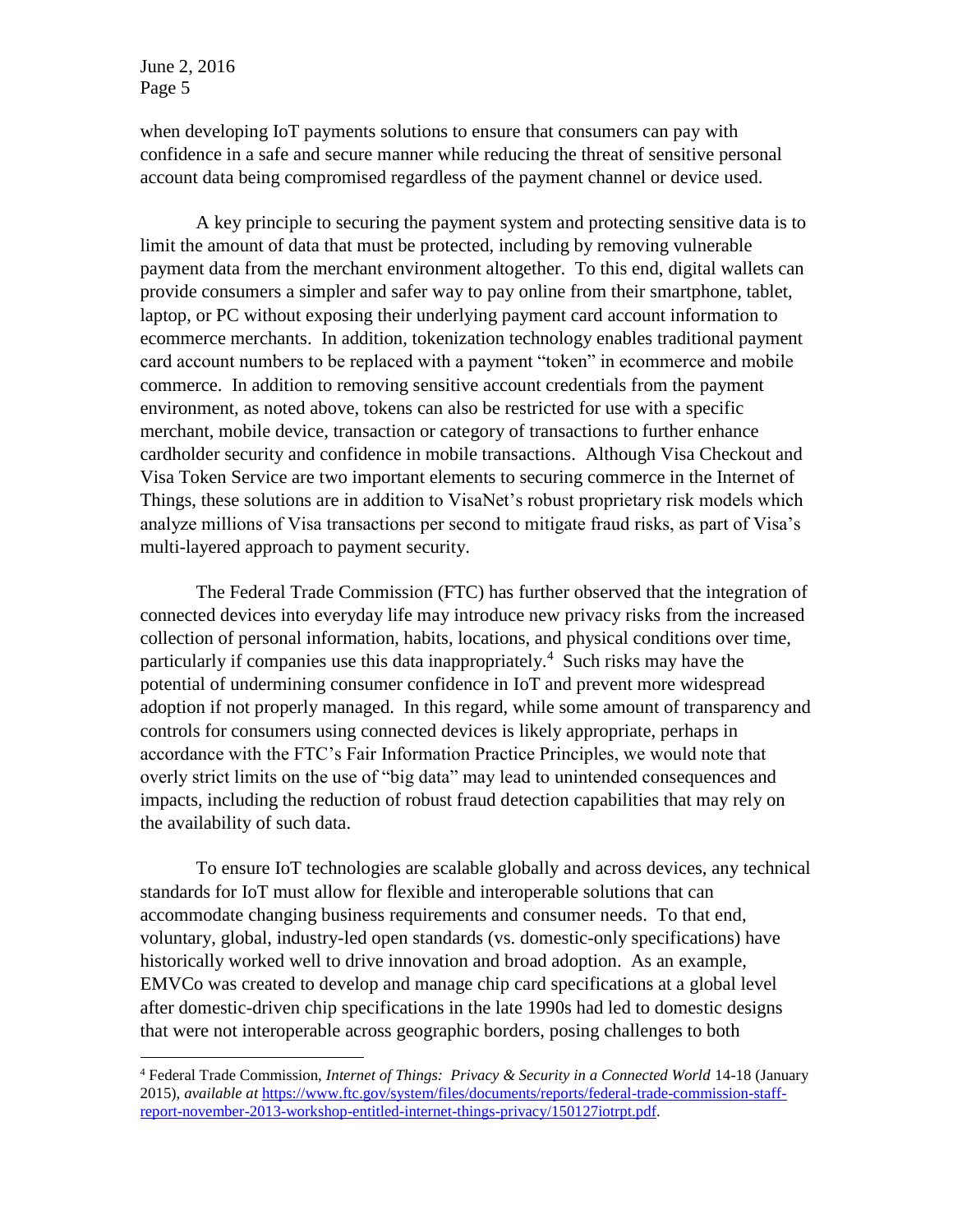businesses and consumers. EMVCo's formation of a global technical body has enabled the development and management of the EMV Specifications which facilitate global interoperability to help all industry participants worldwide to develop and use secure and globally interoperable payment methods. The EMV Specifications are available on a royalty-free basis to all industry participants and to the public, but provide sufficient flexibility to allow individual payment networks to publish their own EMV compliance requirements for implementation. As the payments industry has moved from securing the point-of-sale environment to addressing fraud in other environments, EMVCo has also proven to provide a valuable inter-industry forum for developing specifications for next generation technologies, including the tokenization services that are necessary to facilitate the rapid adoption of IoT devices. For example, the Visa Token Service follows EMVCo's tokenization specification, making it both standard and interoperable across the industry to help enable a new generation of payment products, while maintaining compatibility with the existing payments infrastructure.

Another potential challenge for IoT technologies is the current legal and regulatory structure as the legal framework that governs electronic payments today may not be well suited for IoT devices such as wearables, appliances and other connected devices. Overly rigid application of rules that were developed for a different commerce experience and environment may stifle innovation and discourage investment in IoT technologies. For example, the federal rules for credit and debit cards generally contemplate physical plastic cards, and impose certain disclosure requirements (e.g. disclosures in "writing" or on the "device") that cannot be easily satisfied in a mobile or IoT environment. Commerce should work with the prudential regulators to ensure that a "one size fits all" regulatory approach is not inappropriately applied to emerging technologies and methods of delivery and allow payments regulation to evolve and keep pace with the technologies used to provide consumers the products and services they demand.

## Role of government

Visa believes there are a number of roles that the federal government could play in addressing the challenges and opportunities of IoT and collaborate with the private sector to foster the advancement of IoT technologies. First, Commerce should continue to serve as a facilitator of discussions about the policy issues and considerations that arise with the growth and potential impact of IoT, much as it has with the release of this request for public comment and development of the "green paper". In that regard, the Department's prior collective experiences in coordinating the development of a draft reference architecture for Cyber-Physical Systems through its National Institute of Standards and Technology (NIST), and convening of a privacy multistakeholder process through the NTIA to provide a forum for developing a code of conduct around how consumer privacy rights should apply in specific business contexts (e.g. mobile applications), among other initiatives, should serve Commerce well in developing